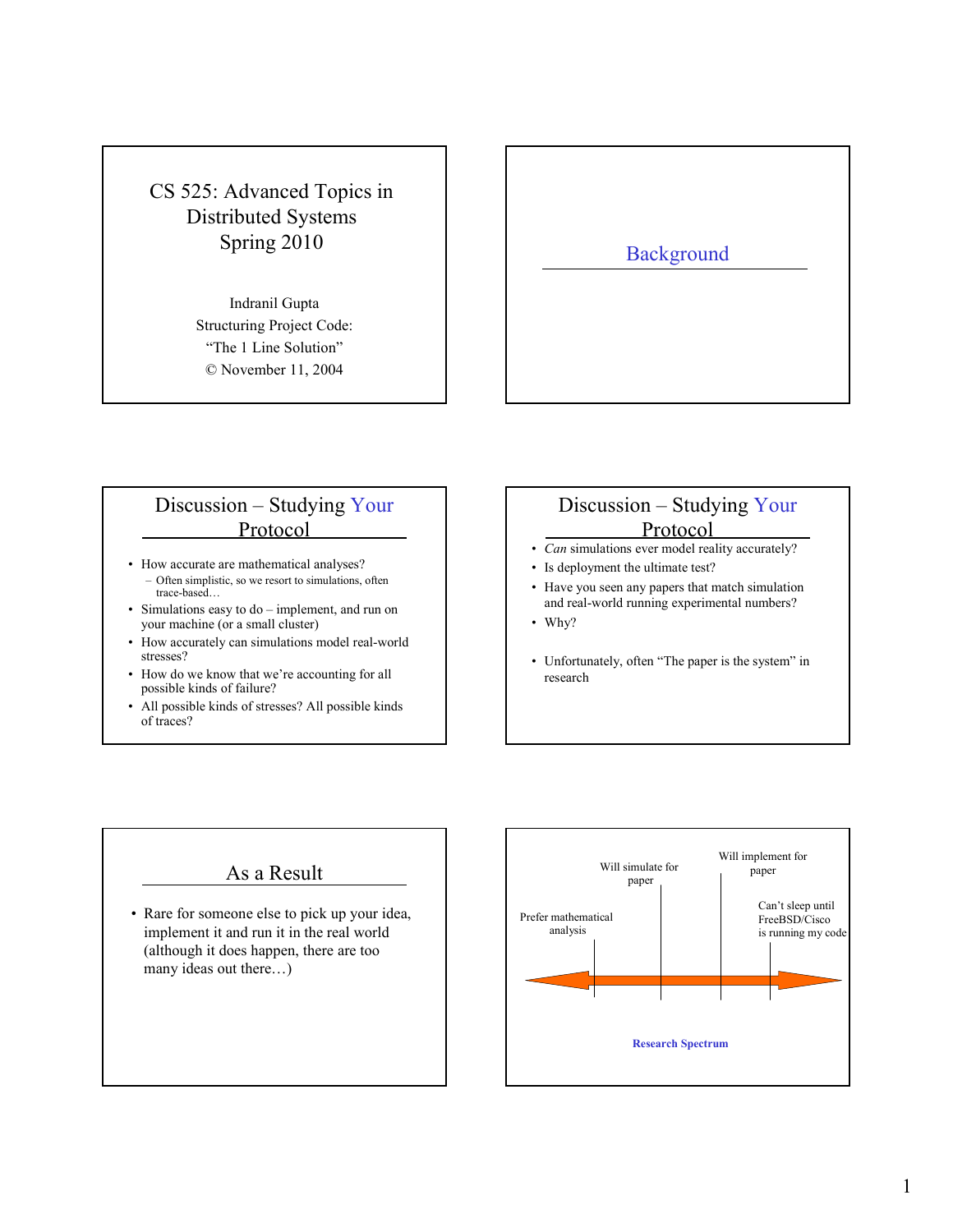







"How do I write code for my Distributed Protocol XYZ so that I can evaluate it with 100, 000 nodes?"

The 1 Line Solution

### Writing The Code

- Simulation engines (ns2, glomosim) etc. are one option
- A required standard in some research communities (e.g., ad-hoc networking)
- Not so in the p2p or (largely) the sensor net communities (yet)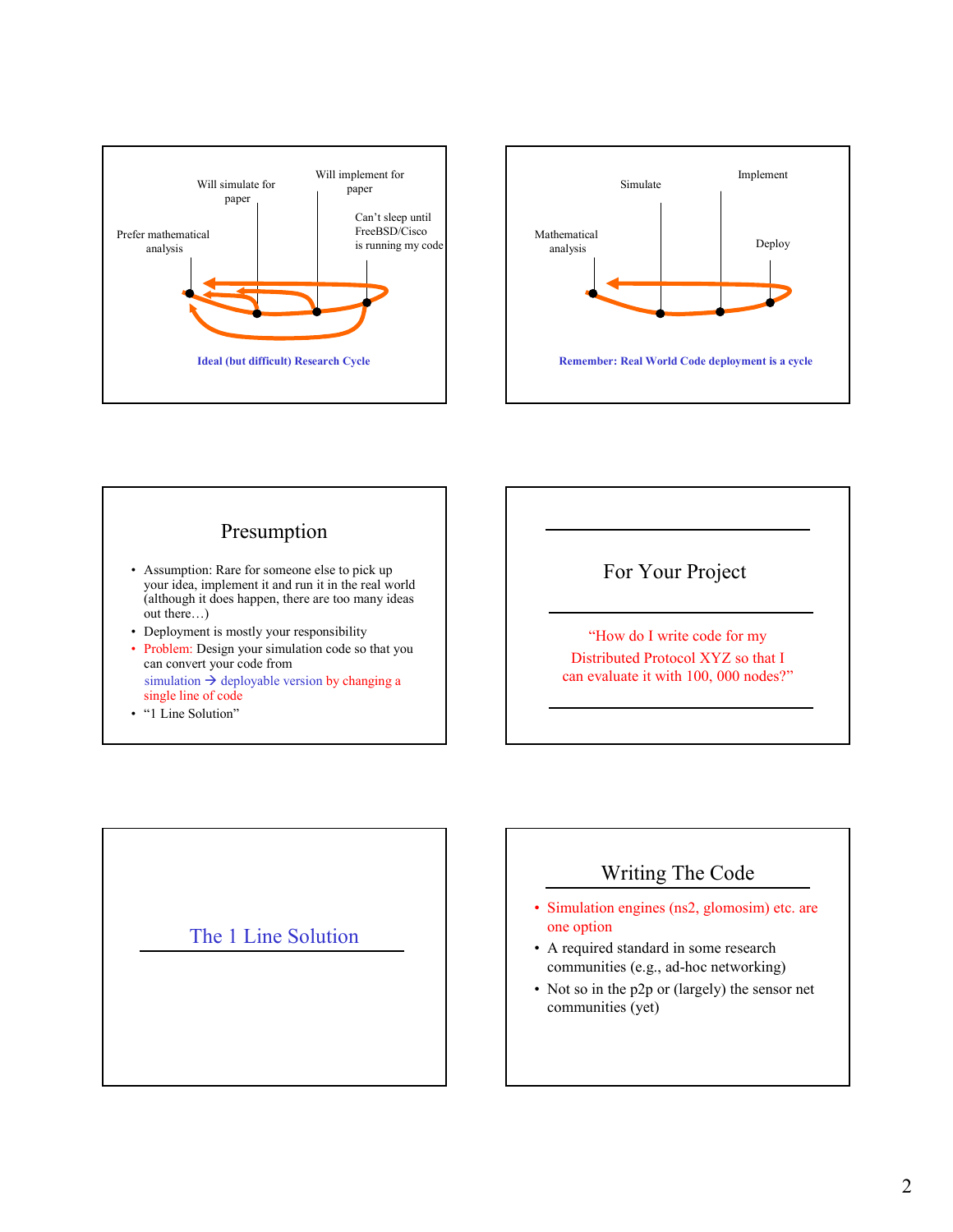## Writing The Code

- Let's talk about a second option Basic Custom Evaluation…
- Threads a bad idea! (100K threads on Linux? Try it!)
- Ultimate goal write real deployable code that can run on a socket API/your favorite OS
- But also generate numbers for 1000, 10K, 100K nodes
- Simulation  $\rightarrow$  structure it so it's easy to do both of above by changing just one line of code
- How?